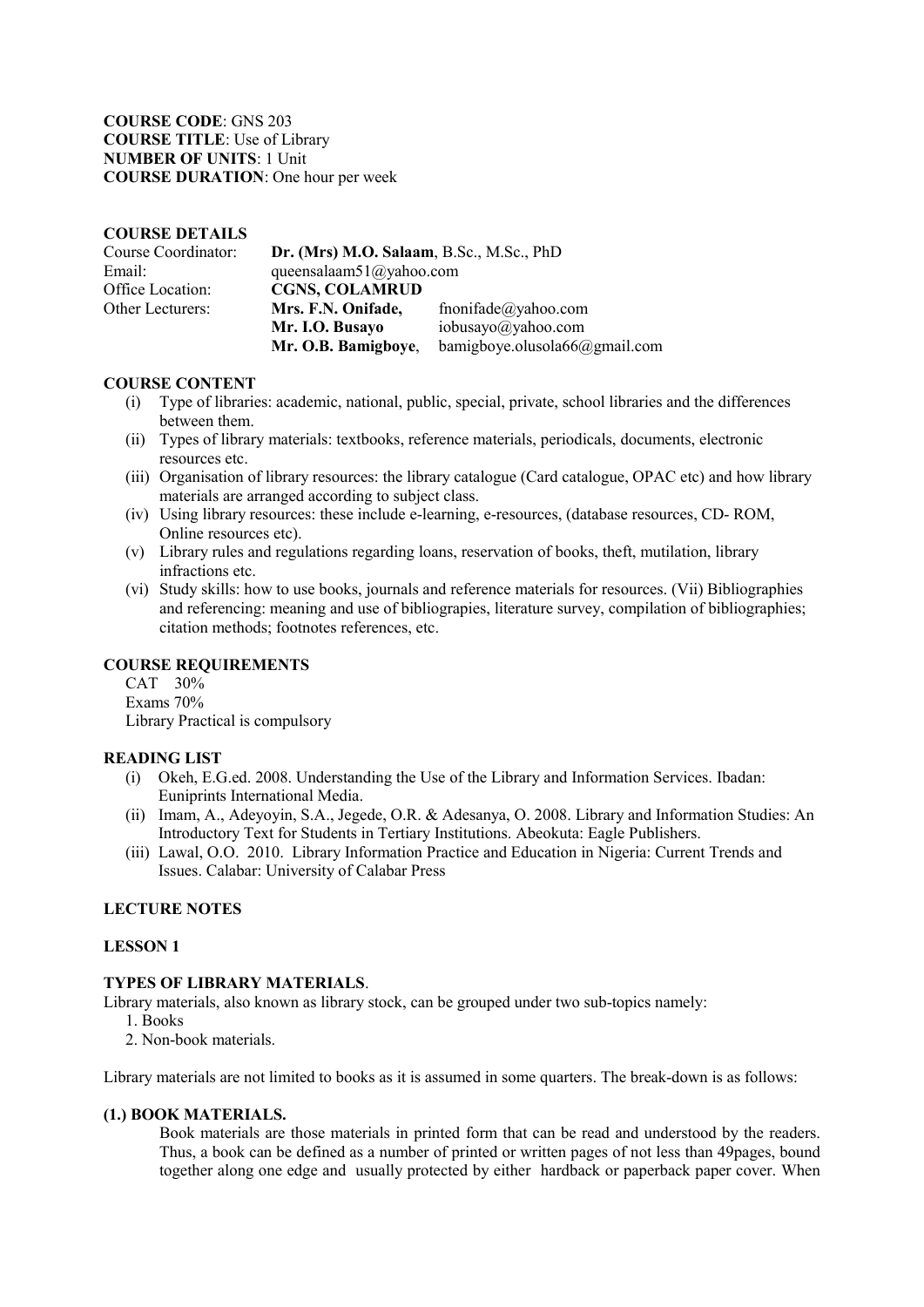it is less than 49pages,it is not a book, but a pamphlet or a booklet. The list of book materials includes:

**\*TEXTBOOKS**—These are books on different subject areas (disciplines) also known as non-fiction materials while literature books are the fiction materials, such as novels or short stories which are literary works, invented by imagination.

**\*REFERENCE MATERIALS**-- These are books that provide clue to reference queries (questions),such as : What? Which? How? Why? etc. Reference books (materials) are: Dictionaries,Encyclopaedias,Directories,Yearbooks,Handbooks,Gezettes, Gazetteers, Indexes, Atlases, Almanacs, Bibliographies, Biographies etc

Reference books are not meant to be read from page to page, cover to cover like other books. Rather, reference books provide answer to questions, terms or terminologies and they are usually alphabetically arranged, and are mostly in volumes.

**\*PERIODICALS** ---These are publications which are issued at regular or an irregular intervals, usually with volume and date, with the intention of being continued indefinitely, which could be daily, weekly, monthly, bi-annually or annually. Examples are Daily Newspapers (Dailies), Weekly Magazines, Journals, Theses and Dissertations, Reports, Past question papers etc.

## **2. NON-BOOK MATERIALS.**

Non-book materials are variously called :

- $\Box$  Electronic resources
- $\Box$  Audio-visual materials
- $\Box$  Learning resources
- $\Box$  Educational and instructional media
- $\Box$  Visual aids
- $\Box$  Educational technology
- $\Box$  Media resources
- $\Box$  Non-print media or Non-book media

Non-book materials help in solving communication problem and enhance instructional efficiency during teaching and learning process, as it enables students to see those things being taught in real life situations, as seeing is believing.

### **TYPES OF LIBRARIES.**

Basically, there are six (6) types of libraries namely :

- **Exercise** Academic Libraries
- □ National
- **Private**
- $,$  $\Box$  Public
- School
- □ Special (Research) Libraries

However, for the purpose of this course/programme, the Academic Libraries shall be discussed into details.

## **ACADEMIC LIBRARIES**

Academic libraries are those libraries attached to institutions of higher learning of the status of a tertiary institution. In other words, academic libraries are found in post-secondary institutions such as Universities e.g. Nimbe Adedipe Library, University of Agriculture, Abeokuta; Polytechnics e.g. The Polytechnic Ibadan Library; Colleges of Education e.g. Gani Bello Library, Federal College of Education, Abeokuta and other similar tertiary institutions. Academic libraries are primarily established to provide literature support to the programmes of their parent institution, to aid lecturers, students and researchers in teaching, learning, research and recreation purposes. For instance, if a tertiary institution is offering Degree, Diploma and Certificate courses, its library is expected to provide educational, research and information materials in the relevant subjects to suit each level of the institution's academic programmes.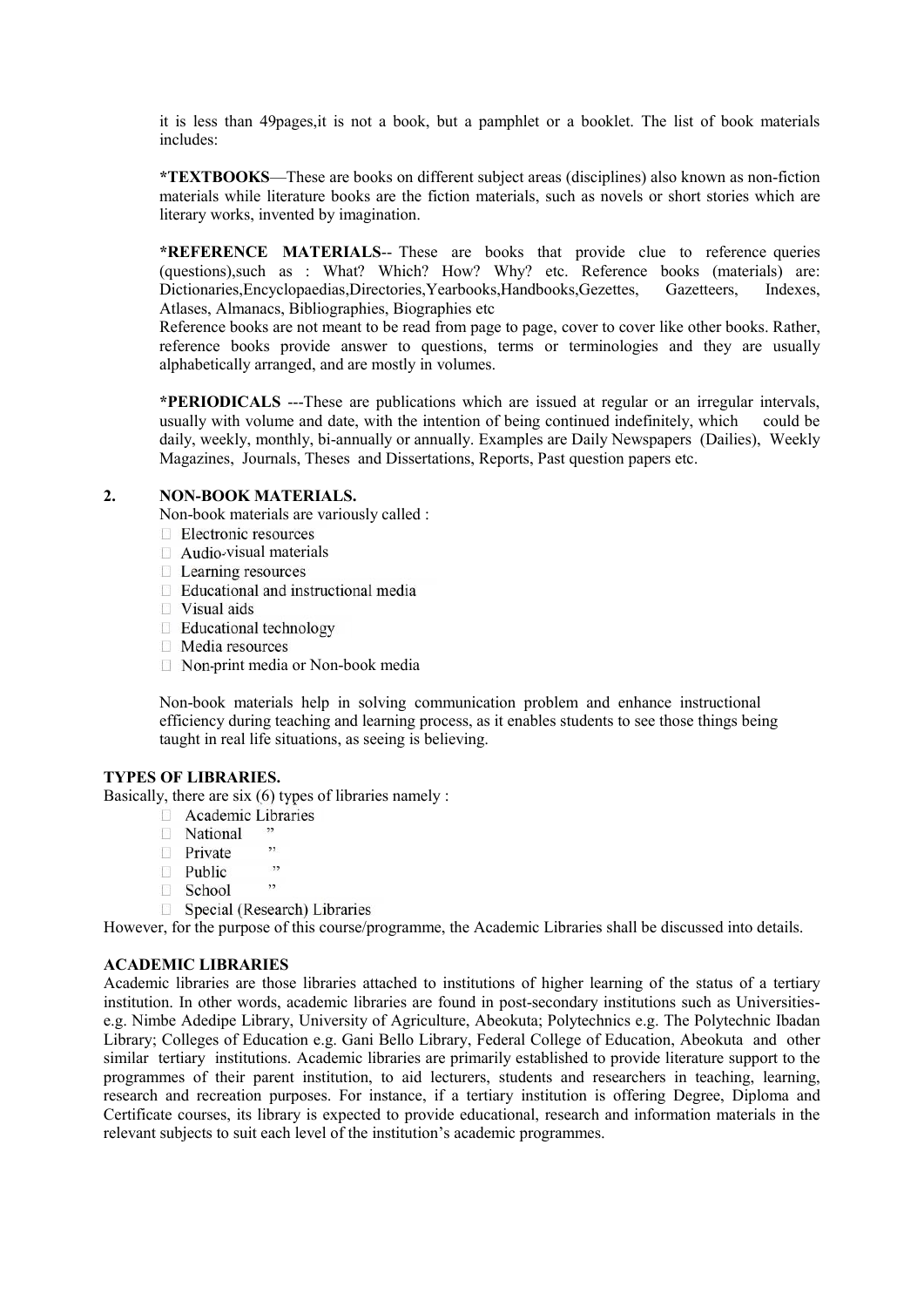## **LIBRARY RULES AND REGULATIONS**

- □ Book Loan
- Reservation of Seat/Books
- **Book Theft**
- $\Box$  Mutilation
- □ Library infractions etc

# **INTRODUCTION**

Where there is no rule, usually, there is no sin says an adage. However, there are rules and regulations which are meant to guide the use and conduct of users of the library. It is very important that students should be familiar with such rules and regulations in order not to violate any of them.The rules and regulations are usually contained in the Readers' Guide or Students' Handbook of some tertiary institutions.

These are to guide the conduct and behaviours of the readers in the library and to assist the library to achieve its set goals and objectives and for the users to make maximum use of the library services.

Defaulters of these rules and regulations are to be sanctioned (penalized) for it,to serve as deterrent to others.

Some of the rules and regulations are:

- 1. Any materials leaving the library must be properly borrowed
- 2. Books in the Reference Section, Serials or Reserved Units may not be removed from the library.
- 3. It is an offence to keep materials (books) beyond the date specified for return.
- 4. Penalties (fine) will be charged for over-due books.
- 5. Returned books must be delivered at the Loans' Desk
- 6. All consulted books must be left on the Reading Tables.
- 7. No Readers may enter any part of the library marked 'Private or Work-room' unless by permission.
- 8. Any person who is suspected to be security risk may be ordered out of the library.
- 9. Indecent dressing will not be allowed into the library.
- 10. The use of naked light is not allowed in the library
- 11. Marking or underlining of library books is not allowed
- 12. Briefcases, luggage, umbrella, camera etc are not allowed into the library
- 13. Smoking, eating etc is not allowed in the library
- 14. Pets must not be brought into the library
- 15. Silence must be maintained in and around the library
- 16. Only registered users are allowed to use the library resources
- 17. Users must present whatever materials they are carrying to the security personnel at the entrance for checking while leaving the library.
- 18. The use of cell phone is prohibited in the library
- 19. Reservation of seat in the library is prohibited
- 20. Book mutilation, pilfering, theft are all prohibited

**PLAGIARISM**----Plagiarism, which is the act of plagiarizing, that is, citing or quoting or coping other author's work(s) without due acknowledgement of such author or authors; is a serious and a punishable offence in acadamics. Whoever does that has stolen by tricks by indirectly claiming authorship (ownership) of the work(s) that originates from a different source.Therefore, all works cited in the cause of one's research or write-up or other academic exercises must be referenced accordingly; giving credit to authors whose works have been used at one point or the other.

## **LESSON 2**

## **ORGANIZATION OF LIBRARY RESOURCES**

A library is a collection of sources, resources, and services, and the structure in which it is housed. A library is a collection of useful materials for common use. However, with the sets and collection of media and other books for storing information, many libraries are now also repositories and access points for maps, prints, or other documents and various storage media such as microform, audio tapes, CDs, cassettes, videotapes, DVDs, and video games.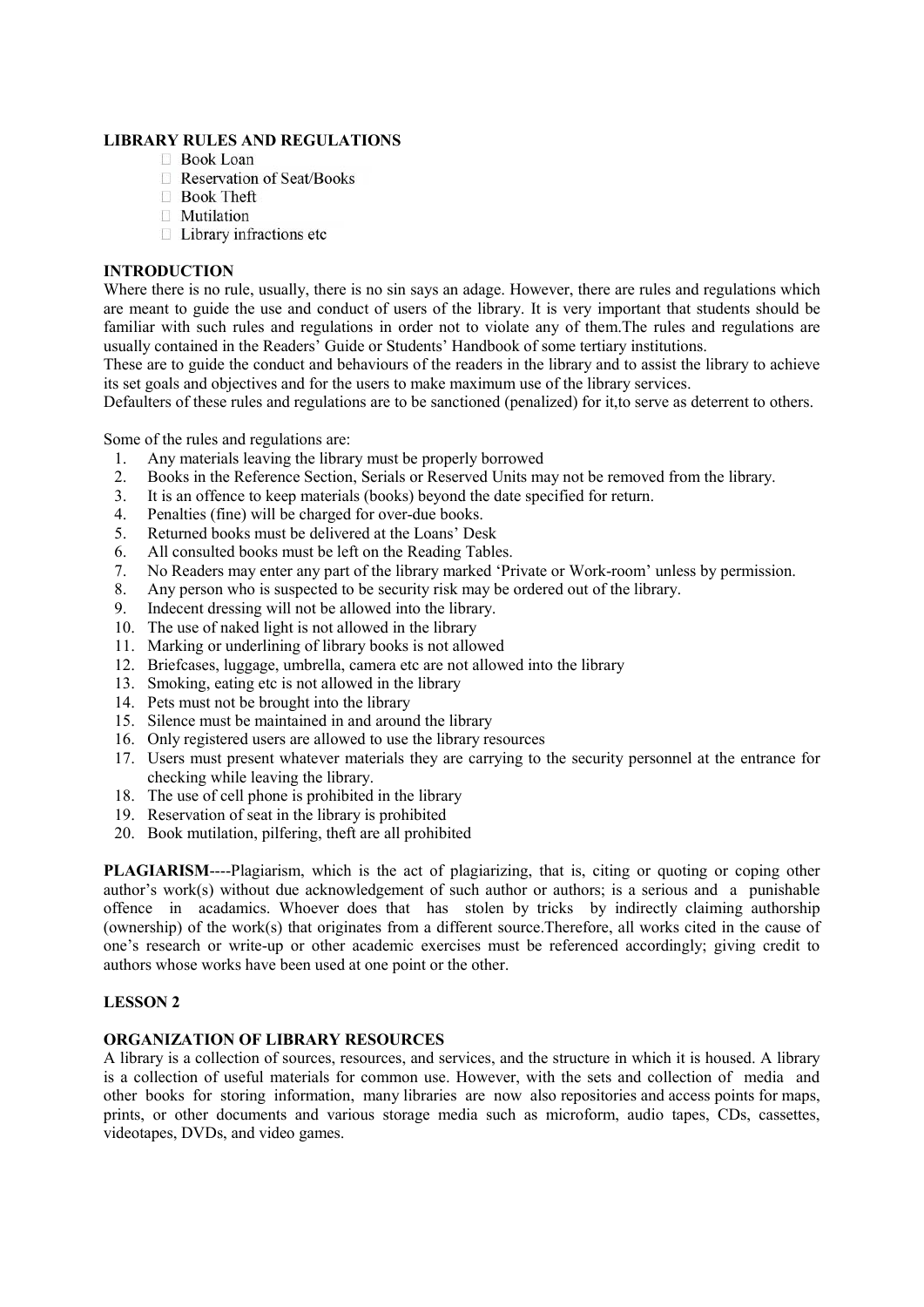Modern libraries are increasingly being redefined as places to get unrestricted access to information in many formats and from many sources. They are understood as extending beyond the physical walls of a building, by including material accessible by electronic means, and by providing the assistance of librarians in navigating and analyzing tremendous amounts of information with a variety of digital tools. (Wikipedia, 2010)

Libraries also provide facilities to access subscription databases and the Internet. Academic libraries differ from each other in many respects but they all have the same basic function, which is to aid the parent institution in carrying out its objectives in the areas of teaching, research and community development. The library contributes to the realization of these objectives and supports the total programme by acquiring and making available the books, materials, services that are needed.

## **LIBRARY COLLECTIONS**

In order to make these resources more easily accessible and retrievable, library resources are organized into various collection using online catalogues. Online cataloguing has greatly enhanced the usability of catalogues, thanks to the Machine Readable cataloguing-MARC standard in the 1960s. MARC was originally used to automate the creation of physical catalogue cards; now the MARC computer files are accessed directly in the search process. OPACs have enhanced usability over traditional cards formats.

## **LIBRARY CATALOGUE**

The university library information resources are classified and shelved using the Library of Congress classification scheme. The resources are catalogued using the internationally recognized conventions such as Anglo America Cataloguing Rules. The processed bibliographic data is presented in two formats, printed catalogue cards and automated on line Public Access Catalogue (OPAC).

The catalogue is available for concurrent use by several users of the library. The catalogue cards are stored in a catalogue cabinet with dimensions and structure that allow quick and easy access by most users. The cabinet drawers are conspicuously labelled in alphabetical order. To enable a person to find a book of which either through: the author, the title, the subject. Secondly, to show what the library has: by a given author, on a given subject and in a given kind of literature.

# **ONLINE PUBLIC ACCESS CATALOGUE**

The automated catalogue is through computers for easy access and retrieval of information in the library. The computers access points are situated next to the catalogue cabinets to provide users with options of using either format to access the library collection. The Online Public Access is available in the campus wide information network.

The content of library information resources are made accessible through indexes in printed or computer based formats. The university library catalogue allows for appropriate editing to keep abreast with modern technology, contemporary practices and changing international information.

## **HOW TO ACCESS INFORMATION FROM CATALOGUE**

- 1. Author catalogue: sorted alphabetically to the authors' or editors' names of the entries.
- 2. Title catalogue: sorted alphabetically according to the title of the entries.
- 3. Dictionary catalogue: a catalogue in which all entries (author, title, subject, and series) are interfiled in a single alphabetical order.

## **Reference**

Library catalog. (2010). Retrieved from www.wikipedia on 26th July, 2010.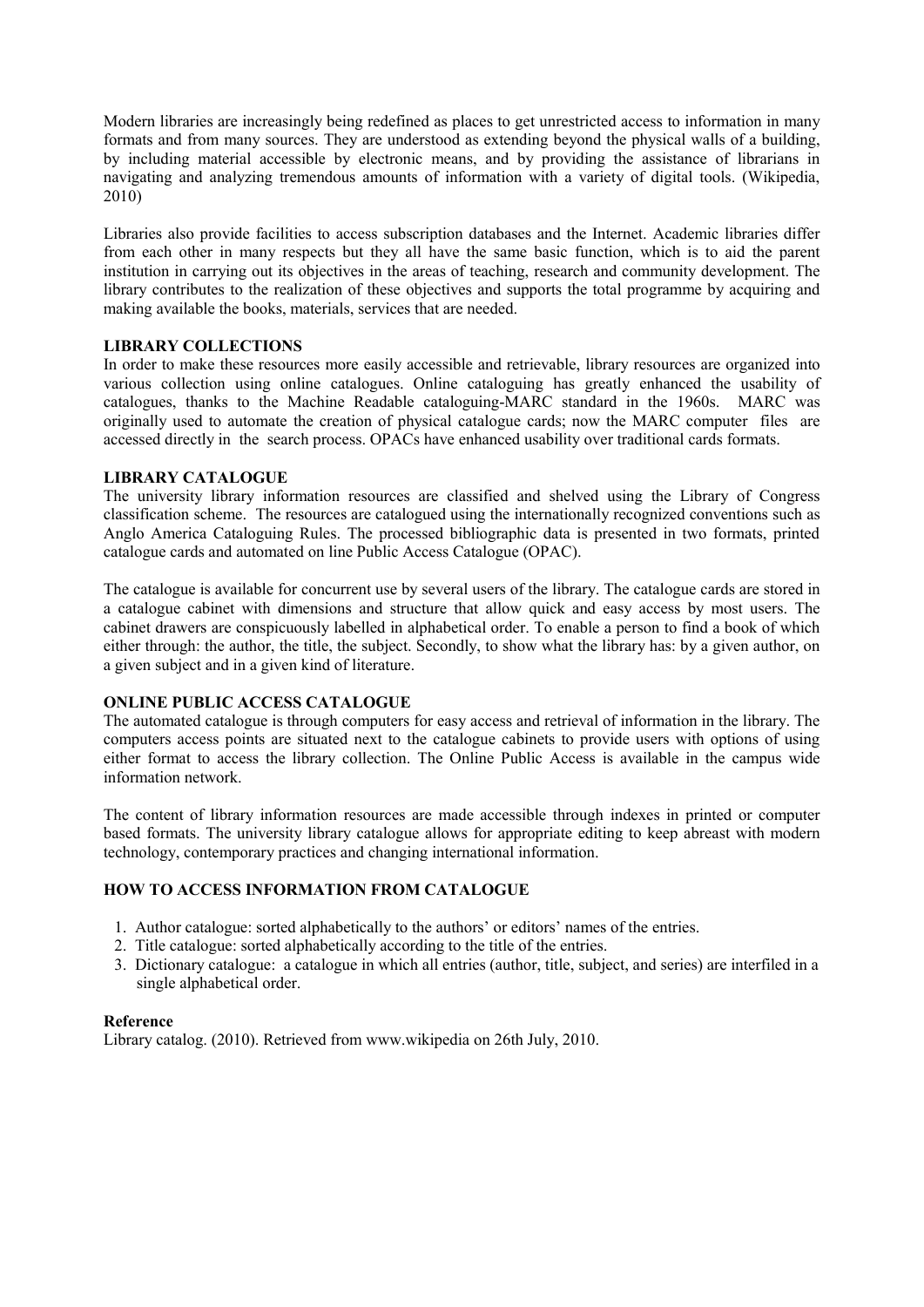## **LIBRARY E-RESOURCES AND DATABASES**

The university library has lots of e-resources and databases for the use of academic staff and both under and postgraduate students. These resources are e-journals, e-books, databases and internet connectivity. The university library also subscribes to lots of websites which is available to users at the library. These resources can be accessed at the serials section and e- library of the university library.

- 1. Databases are arranged and stored in formats that permit efficient searches. There are many types of databases- including databases for looking up numerical information, such as statistics, and bibliographies and holding information on books and periodicals, and databases that allow the user to search and use academic papers and article from journals and newspapers, encyclopaedias, dictionaries, and case law digest. Some databases come on CD-ROMs or DVD-ROMs to be used with a single computer, although today online databases available over the internet are widely used.
- 2. E-journals are digital versions of articles from journals that allow you to read the full text on the internet. The advantages of online e-journals are as follows: \*Academic papers can be accessed on the web before publication of the printed edition. \*It is easier to find individual academic papers online than in printed edition. \*e-journals are accessible anytime from campus terminals and laboratory terminals and outside the campus.
- 3. E-books are digital versions of books that allow you to read the full text on the internet. At the same time, you can download the e-books free. Old literary, scientific work, encyclopaedias, and dictionaries are available as e-books.
- 4. Internet based service: Internet contains the biggest resources of information in the entire world; secondly, it enables users to obtain an interactive mechanism to instantly communicate with each other. Once connected to the internet, everyone can enjoy the unparallel richness of global information resources including textual, audio, graphic information. The internet information resources are constantly expanding at a great speed-one can only make a rough estimate. The types of information on the internet are also wide ranging, from scientific research, education, public policy, legal regulations to commerce, arts and entertainment.

## **E-RESOURCES COLLECTION OF UNIVERSITY LIBRARY**

- 1. **HEALTH INTERNATIONAL NETWORK ACCESS TO RESEARCH INITIATIVES (HINARI)** URL: www.who.int/hinari
- **2. EBSCOHOST** URL: http://search.ebscohost.com User ID: ns083634 Password: password
- **3. ACCESS TO GLOBAL ONLINE RESEARCH IN AGRICULTURE (AGORA)** URL: http://www.aginternetwork.org/
- **4. JOINT SYSTEM TO ORDER RESOURCES (JSTOR**) URL: www.jstor.org
- **5. Emerald Journals** URL: http://www.emeraldinsight.com Username: NigUnaab Password: library
- **6. Popline Journals** URL: www.popline.org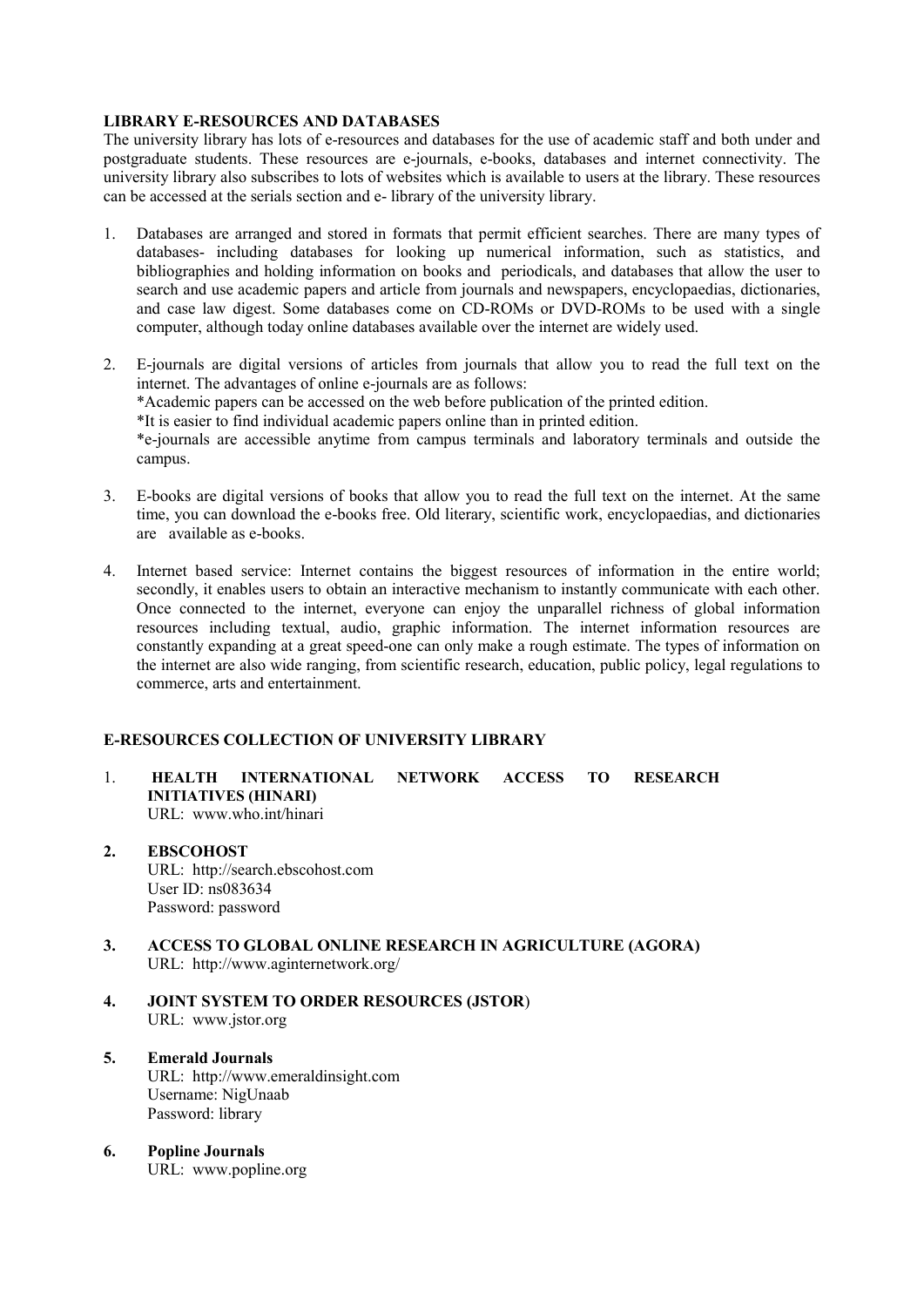- **7. AFRICAN JOURNAL ONLINE (AJOL**) URL: http://ajol.info/
- **8. BIOLINE INTERNATIONAL** URL: http://www.bioline.org.br/journals
- **9. DIRECTORY OF OPEN ACCESS JOURNALS (DOAJ**) URL: http://www.doaj.org/

## **10. THE ESSENTIAL ELECTRONIC AGRICULTURAL LIBRARY (TEEAL)**

#### **11. E-GRANARY DIGITAL LIBRARY**

**12. NATIONAL VIRTUAL LIBRARY OF NIGERIA** URL: www.nigerianvirtuallibrary.com Username: UNAAB Password: Abeokuta

#### **13. BioOne**

URL: http://www.bioone.org. Email: bamigboye66@yahoo.com Password: password Areas of coverage: All disciplines

### **15. Intuite**

URL: www.intute.com Areas of coverage: Sciences, Social sciences and Health education.

#### **16. NIGERIA US EMBASSY**

URL: http://nigeria.usembassy.gov/ http://nigeria.usembassy.gov/hr\_office.html http://nigeria.usembassy.gov/irc.html

### **E-LIBRARY**

Information technology has revolutionized the concept of libraries. Each and every library is getting digitized. There are many definitions of an e-library; terms such as virtual library, electronic library and digital library are often used synonymously. The e-library is nothing but a large database for the researchers who are working on hypertext environment. It is an environment, which supports the full cycle of creation, storage, preservation, dissemination and use of data, information and knowledge.

According to Arms (2007) an e-library is a managed collection of information with associated services where the information is stored in digital format and accessible over a network. An e-library is an organized collection of digitized material or its holding in the digital form, which can be accessible by a computer on the network by using TCP/IP or other protocol.

The e-library is an organized collection of multimedia and other types of resources, resources are available in computer processable form, the function of acquisition, storage, preservation, and retrieval is carried out through the use of digital technology. Access to the entire collection is globally available directly or indirectly across a network, supports users in dealing with information objects and helps in the organization and presentation of the above objects via electronic / digital means etc.

### **ADVANTAGES**

E-library is not confined to a particular location or so called building, it is virtually distributed all over the world. The user can get his/her information on his own computer screen by using the internet. Actually, it is a network of multimedia system, which provides fingertip access.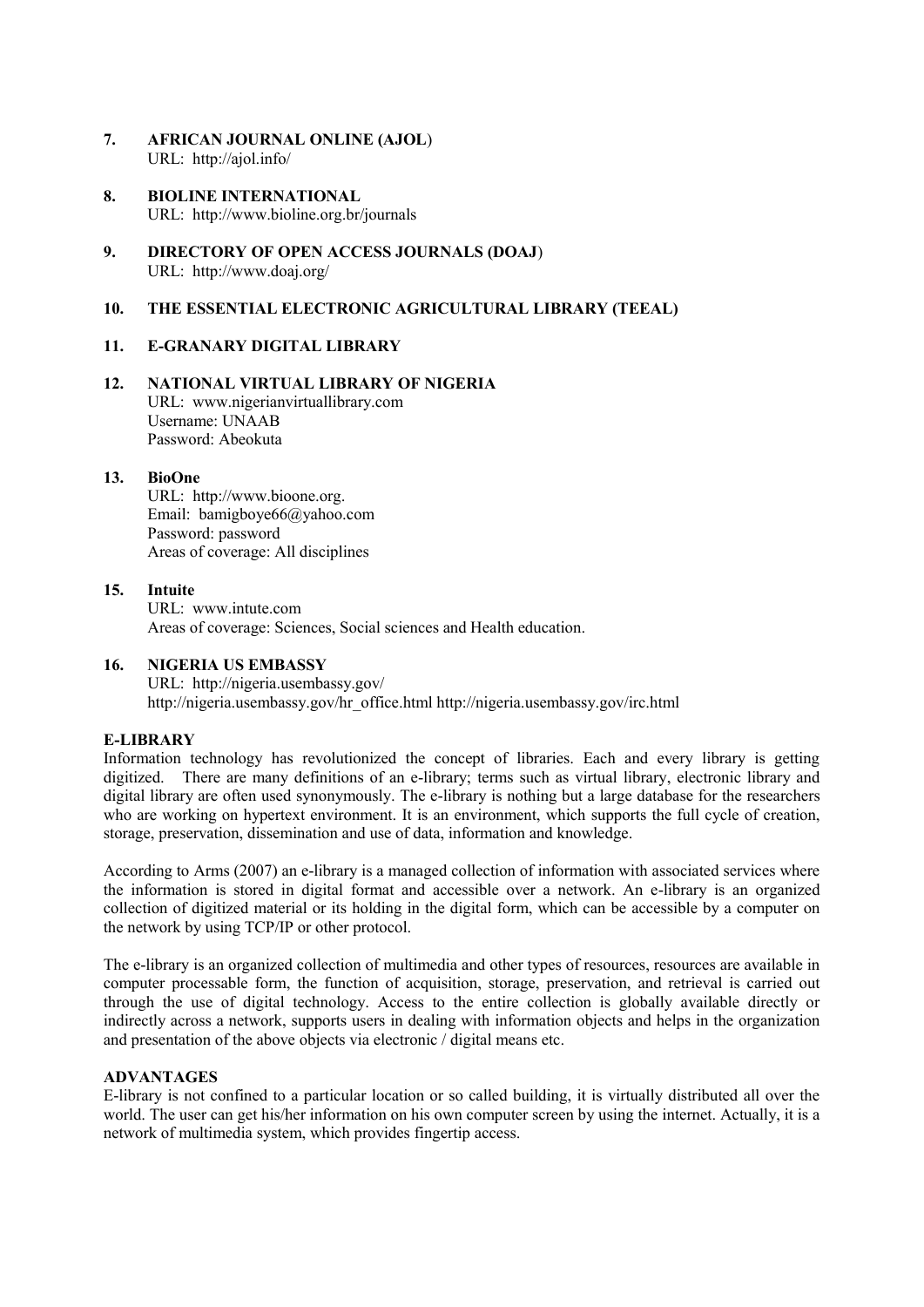- 1. No physical boundary: The user of an e-library need not go to the library physically; people from all over the world could gain access to the same information, as long as an internet connection is available.
- 2. Round the clock availability: E- libraries can be accessed at any time, 24 hours a day and 365days of the year.
- 3. Multiple accesses: The same resources can be used at the same time by a number of users.
- 4. Structured approach: E-library provides access to much richer content in a more structured manner. We can easily move from the catalog to the particular book then to a particular chapter and so on.
- 5. Information retrieval: The user is able to use any search term bellowing to the word or phrase of the entire collection. E-library will provide every user-friendly interface, giving click able access its resources.
- 6. Preservation and conservation: An exact copy of the original can be made any number of times without any degradation in quality.
- 7. Space: Whereas traditional libraries are limited by storage of space, e-library has the potential to store much more information, simply because e-information requires very little physical space to contain them. When the library had no space for extension digitization is the only solution.
- 8. Networking: A particular e-library can provide the link to any other resources of other e-library very easily thus to a seamlessly integrated resource sharing can be achieved.
- 9. Cost: The cost of maintaining an e-library is much lower than of a traditional library. A traditional library must spend large sums of money paying for staff, book maintenance. E-libraries do away with these fees.

## **DISADVANTAGES**

The computer viruses, lack of standardization for digitized information, quick degrading properties of digitized materials and its associated problem, health hazard nature of the radiation from monitor etc. makes e-libraries at times handicap.

- 1. Copyright: Virtualization violates the copyright law as other can freely transfer the thought content of one author without his acknowledgement. So one difficulty facing e-library is the way to distribute information. How does an e-library distribute information at will, while protecting the copyright of the author?
- 2. Speed of access: As more and more computer are connected to the internet its speed of access reasonably decreasing. If new technology will not evolve to solve the problem in near future internet will be full of error messages.
- 3. Bandwidth: E-library will need high band for transfer of multimedia resources but the band width is decreasing day by day due to its over utilization.
- 4. Initial cost is high: The infrastructure cost of an e-library i.e. the cost of hardware, software, leasing communication circuit is generally very high.
- 5. Efficiency: With the much larger volume of e-information, finding the right material for a specific task becomes increasingly difficult.
- 6. Environment: E-libraries cannot reproduce the environment of a traditional library. Many researchers still finds reading printed material to be easier than reading material on a computer screen.

## **References**

Arms, L.C. (2007). Virtual Library: Needs, Technology and Benefit. ILA Bulletin, 38(3),pp22-26

E-library and resources. (2010) Retrieved from http://en.wikipedia.org/wiki/digitallibrary on 20th July, 2010

# **LESSON 3**

# **STUDY SKILLS**

What are study skills?

Study skills are formalized learning process or procedure of study. They are abilities or approaches applied to learning. These are developed in order to improve a learner's capacity to learn. Study skills are therefore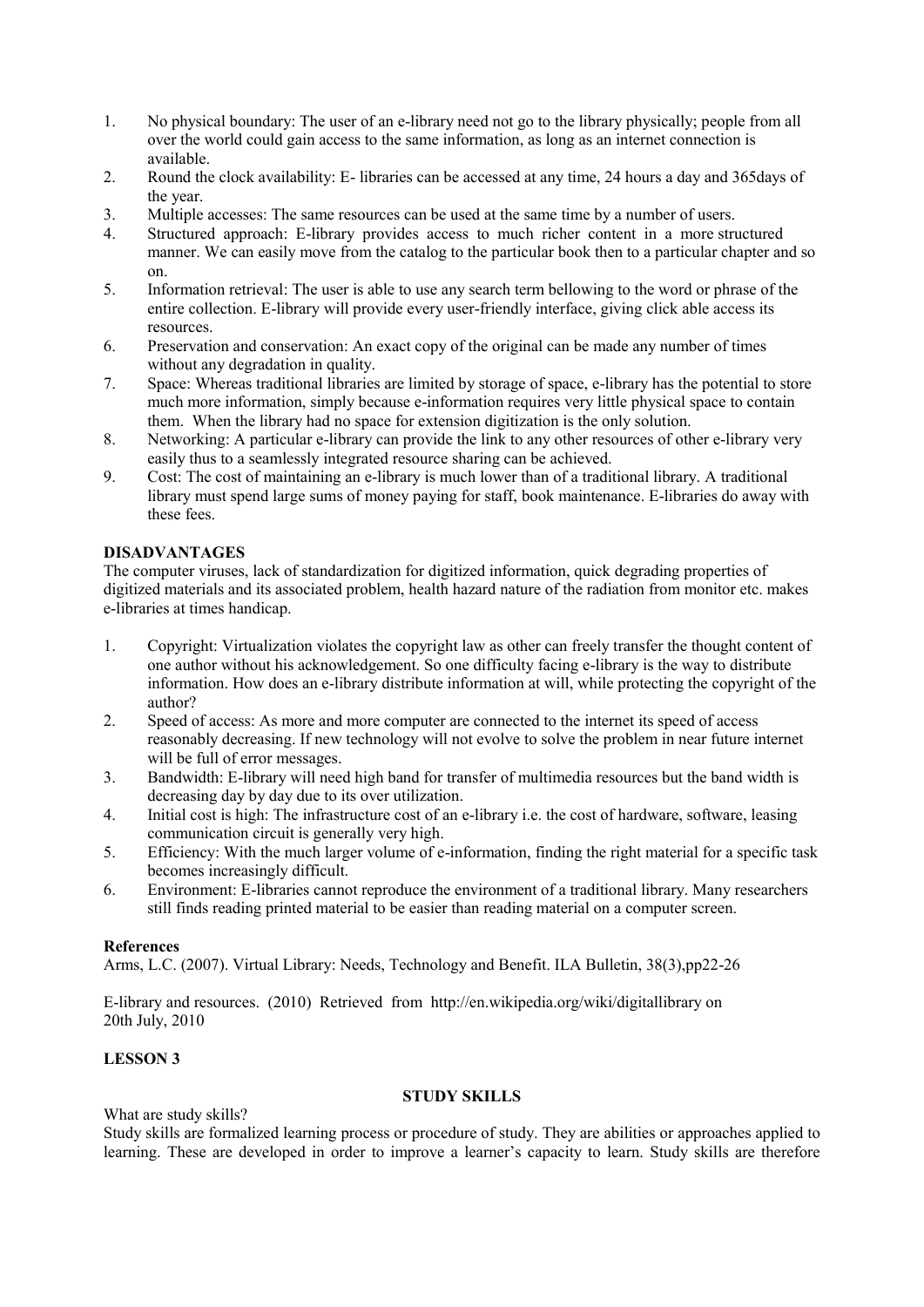efficient ways of using your time and mind and with good study skills you will not only learn more thoroughly but you will be less dependent on your teacher. Above all you need to plan your time.

Literature abounds on study skills but one effective method that can be used by students to keep them on track is the called PQRST method. This method systematically arranged the information in a way that it will be easy for students to remember them when answering questions in an exam. The method can also be modified to suit any particular form of learning in most subjects. PQRST is an acronym for Preview, Question, Read, Summary, and Test.

**Preview**: This is the art of reading, in which you allow your eyes to travel rapidly over the pages of a book. It allows the student to look at the topic to be learned by glancing over the major headings or the points in the syllabus.

**Question:** As you read along you try to ask questions in your mind and also formulate some tentative approaches that you will use to answer the questions.

**Read:** Reading is the art of reconstructing from the printed page, the writer's ideas, feeling, mood and sensory impression. At this point you should be able to bring out meaningful points from your reading and you should be able to choose the information that best relates to the questions. Also, when you read, be sure to read everything, including tables, graphs and illustrations. Often time's tables, graphs and illustrations can convey an idea more powerfully than written text .It may be important for you here to take down note for the following reasons:

- It helps you to maintain attentiveness as you read
- It helps you to familiarize yourself with primary and secondary materials on a given subject
- It also provides you summary of the text.

However, make sure you note and write down the bibliographical details of the book. Also your note should be brief and at the same time be full enough to still make sense in six months. Summary: A summary is a brief recollection of your reading. Here you summarize the topic, and bring your own ways of summarizing information into the process and these include written notes, memorizing, and diagrams.

**Test:** This mean you have to test yourself whether you comprehend and understand your reading. You try and answer the questions created in your mind as fully as possible,

The study skills presented here depend on one thing, and that is your willingness to WANT to improve and do well in school. If you really don't want to make the effort and sacrifice, no amount of suggestions, ideas, or outlines can help much. You are responsible for your action, and effective study skills can help you be a better student. To that end, one last word of advice --work hard and smart

### **HOW TO USE BOOKS**

A book can be described as a collection of printed sheets bound together between covers. Books can come in different shapes and sizes. Books stimulate interest and satisfy the basic needs for information. In spite of the advent of Information technology books have remained indispensable in learning process. Books are therefore essential to learning; however, you must know how to make use of them in order to aid your learning. It important to know the different parts of a book and the type of information you can obtain from them, in order to use them effectively.

## **PARTS OF A BOOK**

**The Cover** –The cover of a book is the outer part of a book. Cover means to put something over or upon, as to protect conceal or enclose. Hence the cover of a book holds the leaves of the book together to protect the book as well as making it easy to handle. The cover usually carries the title and the author of a book.

**Spine**- is the back part of the book and it faces outward when you shelf the book right. The spine is the binding edge of a book, and it carries the book title, author's name, publisher' name and sometimes the logo of the publisher.

**Half-Title Page** – This page introduce the book, it may carries only the title of the book or at time both the title and the author's name.

**Title Page**- This page usually containing the title of the book the name(s) of the author and publisher. The Title page gives you full information about the book. It tells you the who, when, and where of a book i.e. the name of the publisher, the place of publication and the year of the publication. It also shows us whether the book is published under series agreement or not Copyright Page - This is usually at the back of the title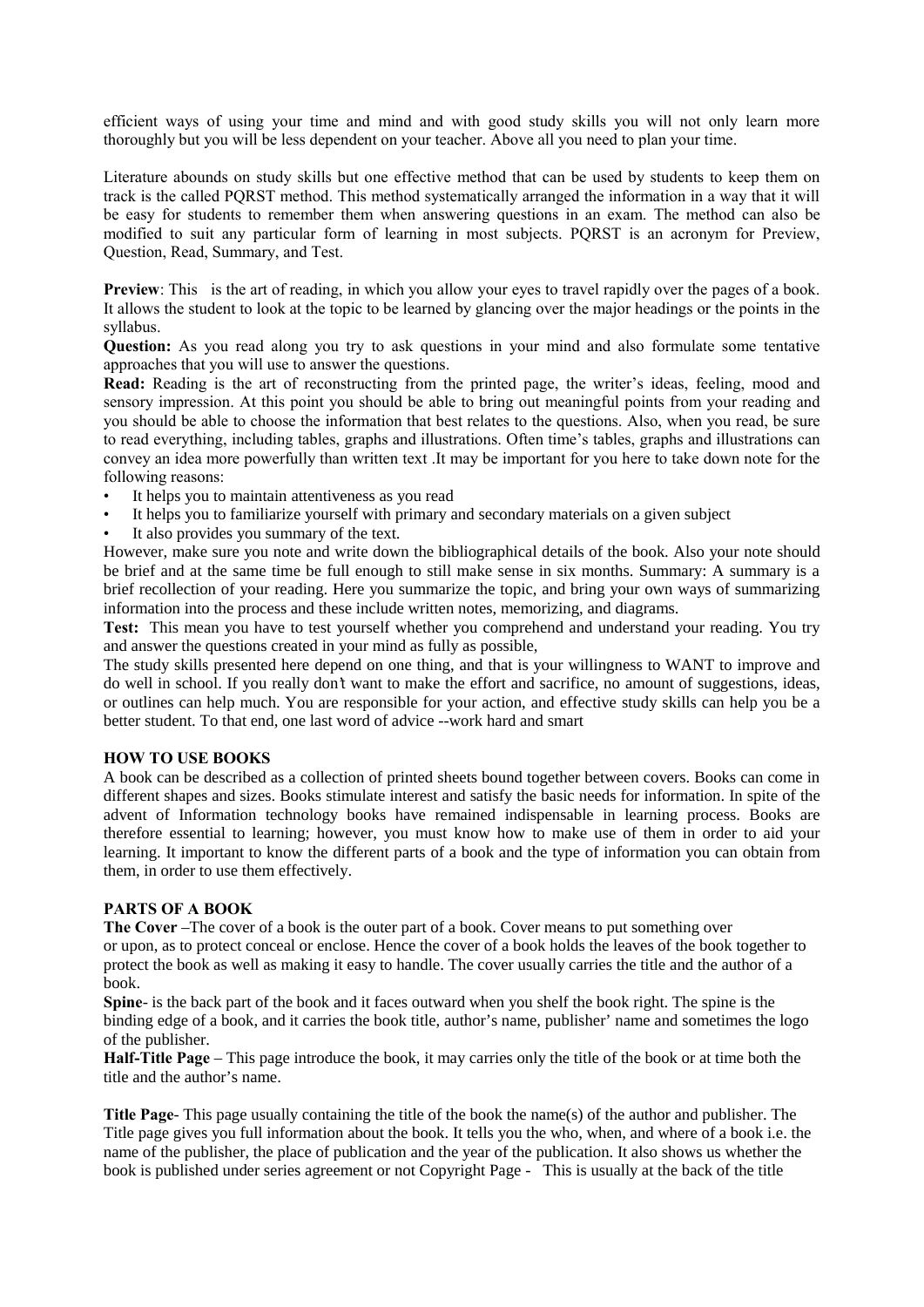page. Here the copyright date is found. This page gives you information about the ownership, impress and reprints.

**Dedication Page** - it is the place where the author dedicates the book to someone.

**Table of Contents** -This is where a list of the book contents, arranged by chapter, section, subsection, Etc. can be found. This tells you about the topics in the book. The table of contents in a book will help you to find the names of the chapters of the book and the page number where each chapter begins. Each chapter of the book will have a name and usually has a chapter number.

**Forward/Preface** - An introduction by someone other than the author and it is usually a famous person. Text (or Body)-The actual words of the book

**Glossary** -A list of difficult words used in the text with their meanings usually arranged in alphabetical order and printed at the back of the book.

**Bibliography**- A list of books, articles used or referred by the author at the end of the book.

**Index**- is a very useful part of a book; it tells you where to find the topics in an informational book. It a list of names and subjects arranged in alphabetical order at the end of the book. The index tells you the names of the topics in the book and lists the pages where that topic is discussed. Knowing how to use the index can save you lots of time and can be very helpful.

## **HOW TO USE JOURNALS**

Journals are essential resources for conducting academic research. They are published periodically, ranging in frequency from monthly to quarterly or even only twice in a year. The key differences between magazines and journals are that journals are written for and by experts in their chosen field and that they focus on a particular research interest while magazines are sources of information on nearly any topic, they are written with the average reader in mind and do not include the depth of coverage that an academic researcher would need. Journals are published in every academic discipline and are used as a means for scholars and researchers to share their research and discoveries with others who are also experts in their discipline. Journals contains the most current and vital information on various disciples. They usually contain results of researches which may never be found in other form of publications.

## **PARTS OF JOURNALS**

- Article title
- Author's name and affiliations
- Abstract A very information of what the article is about.
- Key Words- Major terms used in the article
- Main Text
- Tables (optional)
- Figures (optional)
- Mathematics (optional)
- Conclusions The major findings of the study and recommendation.
- References bibliographical information: records of scholarly works used in the study.

#### **How to use Reference Materials**

Reference materials are books that contain factual information and which one can use to obtain specific information directly rather than reading it through from cover-to-cover. Reference books are generally referred to as reference sources and are specially arrange in a systematic order. There are different types of reference books and these include dictionary, thesaurus, catalogue, encyclopaedia, atlas, travel guide, bibliography, directory, biographies etc.

**Dictionaries** - Dictionaries are books that list all the words in a language or subject and give their meanings. The words are organized in alphabetical order. It also gives information such as spellings, pronunciations, usage and origin of such words. Examples of language dictionaries are Oxford English Dictionary and Advanced Learner Dictionary,

**Encyclopaedias-** these are books containing comprehensive knowledge on various branches of disciplines. There are two major types of encyclopaedia; general and subject encyclopaedia, they can come in single volume or in multiple volumes. Example of these is encyclopaedias Britannica and Encyclopaedia Americana.